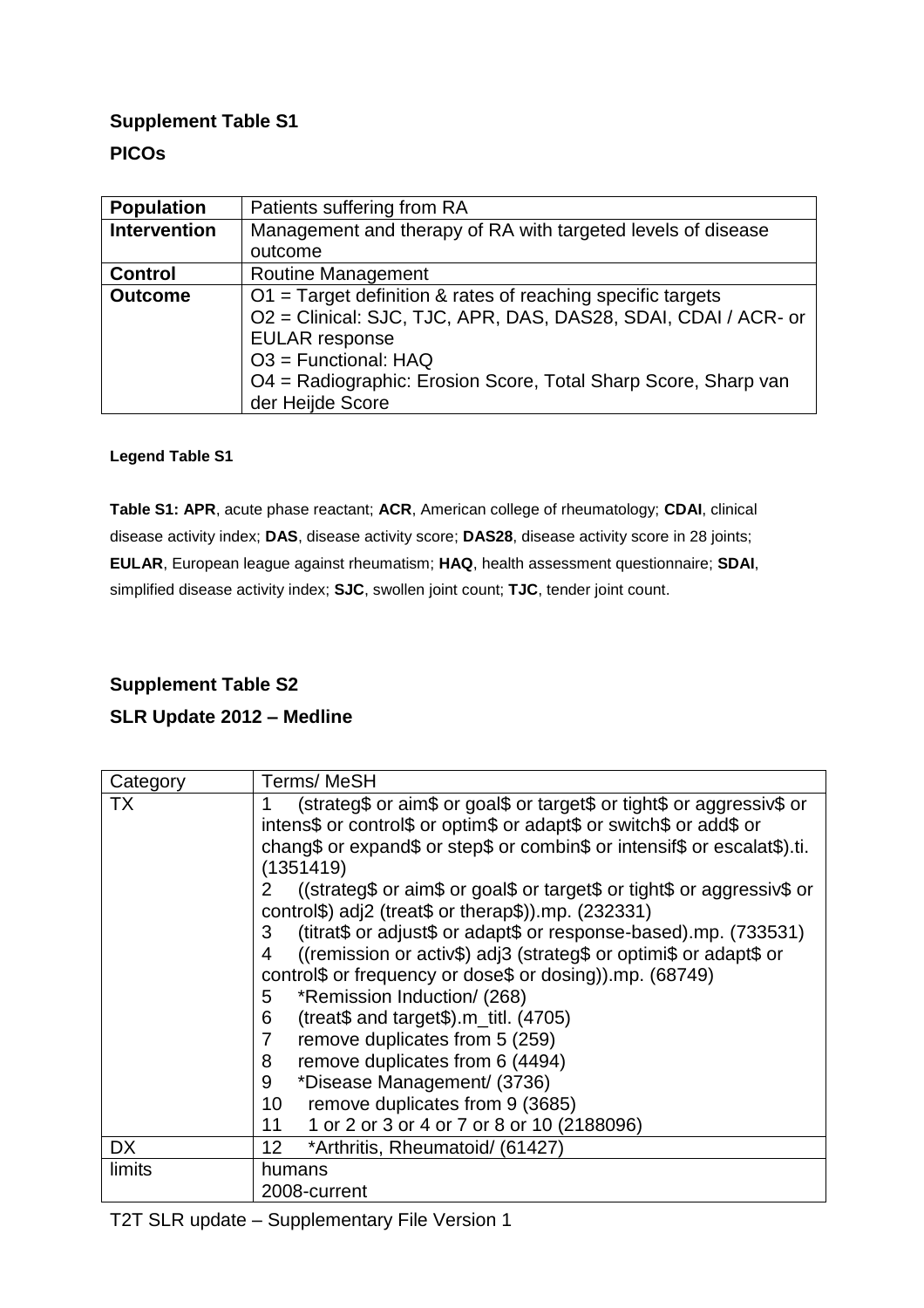# **Supplement Table S3**

### **SLR Update 2014 - Medline**

| Category  | <b>Terms/MeSH</b>                                                                                                                                                                                                                                                                                                                                                                                                                                                                                                                                                                                                                                                                                                                                                                                                                                                                                          |
|-----------|------------------------------------------------------------------------------------------------------------------------------------------------------------------------------------------------------------------------------------------------------------------------------------------------------------------------------------------------------------------------------------------------------------------------------------------------------------------------------------------------------------------------------------------------------------------------------------------------------------------------------------------------------------------------------------------------------------------------------------------------------------------------------------------------------------------------------------------------------------------------------------------------------------|
| TX        | (strateg\$ or aim\$ or goal\$ or target\$ or tight\$ or aggressiv\$ or<br>intens\$ or control\$ or optim\$ or adapt\$ or switch\$ or add\$ or<br>chang\$ or expand\$ or step\$ or combin\$ or intensif\$ or escalat\$).ti.<br>(1366688)<br>((strateg\$ or aim\$ or goal\$ or target\$ or tight\$ or aggressiv\$ or<br>2<br>control\$) adj2 (treat\$ or therap\$)).mp. (252474)<br>(titrat\$ or adjust\$ or adapt\$ or response-based).mp. (774681)<br>3<br>((remission or activ\$) adj3 (strateg\$ or optimi\$ or adapt\$ or<br>4<br>control\$ or frequency or dose\$ or dosing)).mp. (71226)<br>*Remission Induction/ (319)<br>5<br>(treat\$ and target\$). $m_{\text{til.}}$ (5198)<br>6<br>remove duplicates from 5 (310)<br>7<br>remove duplicates from 6 (4993)<br>8<br>*Disease Management/ (4689)<br>9<br>remove duplicates from 9 (4601)<br>10<br>1 or 2 or 3 or 4 or 7 or 8 or 10 (2255469)<br>11 |
| <b>DX</b> | *Arthritis, Rheumatoid/ (64580)<br>12 <sub>2</sub>                                                                                                                                                                                                                                                                                                                                                                                                                                                                                                                                                                                                                                                                                                                                                                                                                                                         |
| limits    | humans (7769)                                                                                                                                                                                                                                                                                                                                                                                                                                                                                                                                                                                                                                                                                                                                                                                                                                                                                              |
|           | 2012 – current (1080)                                                                                                                                                                                                                                                                                                                                                                                                                                                                                                                                                                                                                                                                                                                                                                                                                                                                                      |

#### **Supplement S4**

*Randomized Comparisons T2T vs. RC.* In the STREAM [1] trial, a T2T arm aimed at REM (DAS<1.6), with consecutive step-up therapy including MTX and ADA, and the control arm consisted of traditional DMARDs (no prednisone or biologics were allowed). After a follow-up of 24 months, DAS, DAS remission and HAQ change showed no significant differences between the groups, and also median SHS increase did not differ between the treatment arms (T2T 0 (IQR 0-1.1] and RC: 0.5 (IQR 0-2.5)).

The "Twin target" steered arm of a Japanese trial [2] aimed at reaching DAS28<2.6 as well as normalization of serum matrix metalloproteinase 3 (MMP3). This strategy was compared with two other treatment-targeted arms, one steering at DAS28< 2.6, the other at MMP3 normalization alone. The fourth arm consisted of a routine therapy control group. After a follow-up of 56 weeks, significantly more patients in the Twin group had attained the treatment target (56%) than in the routine control group or in the MMP3 group.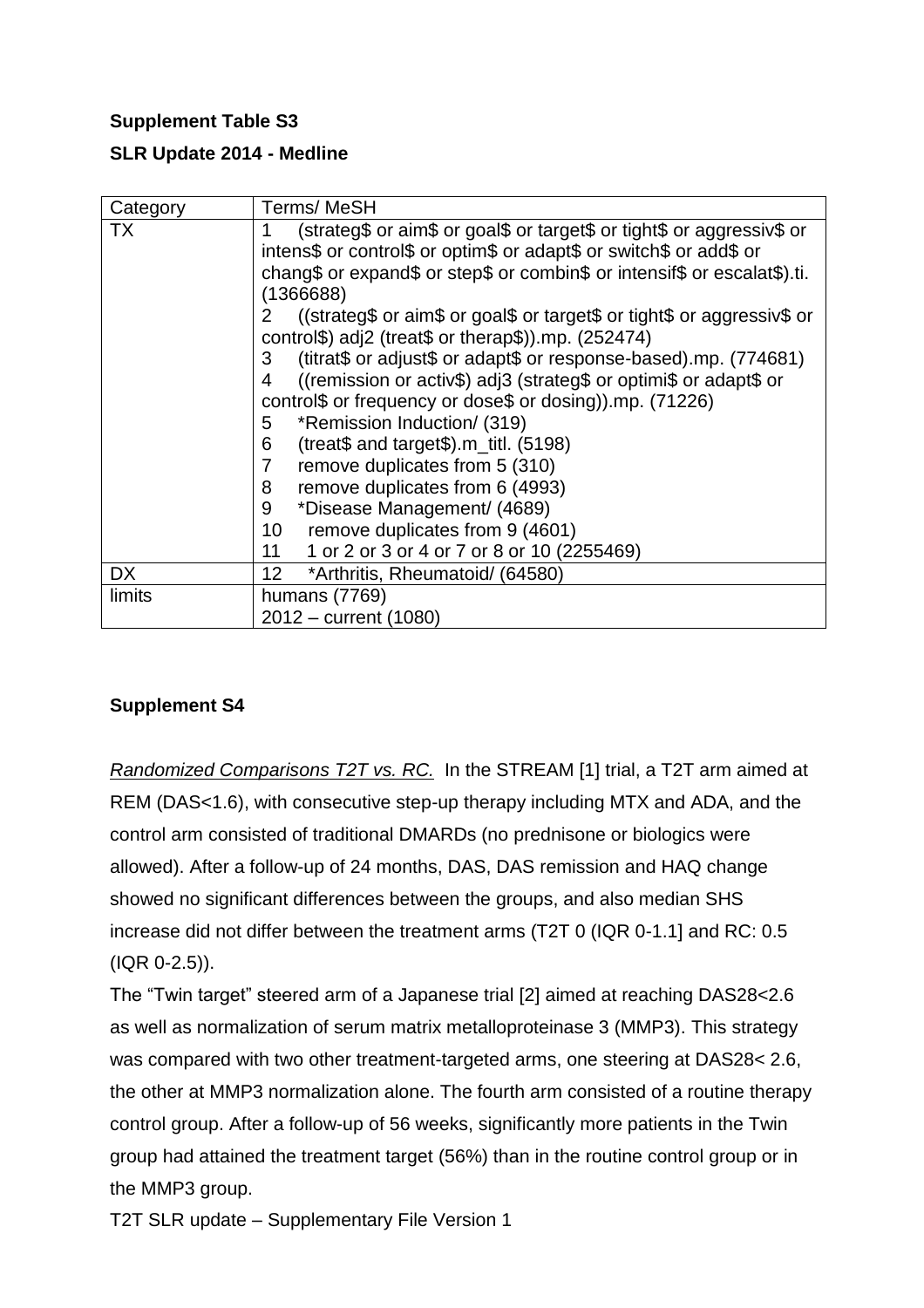Furthermore, the T2T concept was confirmed in the IDEA study, a double-blind randomized controlled trial with 112 treatment- naïve RA patients comparing the efficacy of methotrexate and infliximab with methotrexate and intravenous corticosteroid for remission induction [3].

*Non-randomized studies.* In a non-controlled prospective cohort study (DREAM [4]), T2T proved successful: patients with very early RA received target-oriented treatment aiming at remission (DAS28<2.6). After 6 months, 47% achieved the target, 58% good EULAR response and the median time to first DAS28<2.6 was 25.3 weeks (IQR13.0-52.0). After 12 months, 58% achieved the treatment target, 68% good EULAR response, and there was no clinically relevant radiographic progression in a majority of patients.

Comparing the DREAM cohort with a RC cohort of 2 early RA inception cohorts,[5] the authors found that after 1 year, 55% (T2T) versus 30% (RC) of the patients were at DAS28<2.6, and median time to its first achievement was 25 weeks (T2T) vs. >52 weeks (RC) (p<0.0001). Furthermore, there was a significant difference in DAS28 change -2.5 (T2T) vs. -1.5 (RC) (p<0.0001).

Similarly,[6] comparing the DMARD arms of the BeSt study (N=234) to routine treatment in 2 ERA clinics (N=201) showed significantly better outcomes after 1 year in patients receiving T2T. HAQ improvement was 0.7 vs. 0.5 ( $p = 0.029$ ), 31% vs. 18% of patients had DAS28 <2.6 (p<0.005) and median SHS progression was 2.0 (with an expected progression of 7.0) vs. 1.0 (expected progression 4.4); however, as the authors state, the BeSt cohort had longer median disease duration (0.5 vs 0.4 years,  $p = 0.016$ ), higher mean DAS28 (6.1 vs 5.7,  $p < 0.001$ ), more rheumatoid factor-positive patients (66% vs 42%, p<0.001), and more patients with pre-existing erosions (71% vs 53%, p<0.001).

In a comparison of early RA patients included in the GUEPARD trial, a T2T-trial aiming at low disease activity (DAS28ESR<3.2), with routine care patients of the ESPOIR cohort,[7] T2T led to higher percentages of patients characterised as "remission including functional remission (HAQ <0.5) and absence of radiological progression" (32.3% vs 10.2%, p=0.011). Also, more patients in the T2T regime were classified as having "low DAS and HAQ <0.5 and absence of radiological progression" (36.1% vs 18.9%, p=0.045), and more T2T patients had HAQ<0.5 (70.2% vs 45.2%, p=0.005). There was no difference in DAS decrease and EULAR,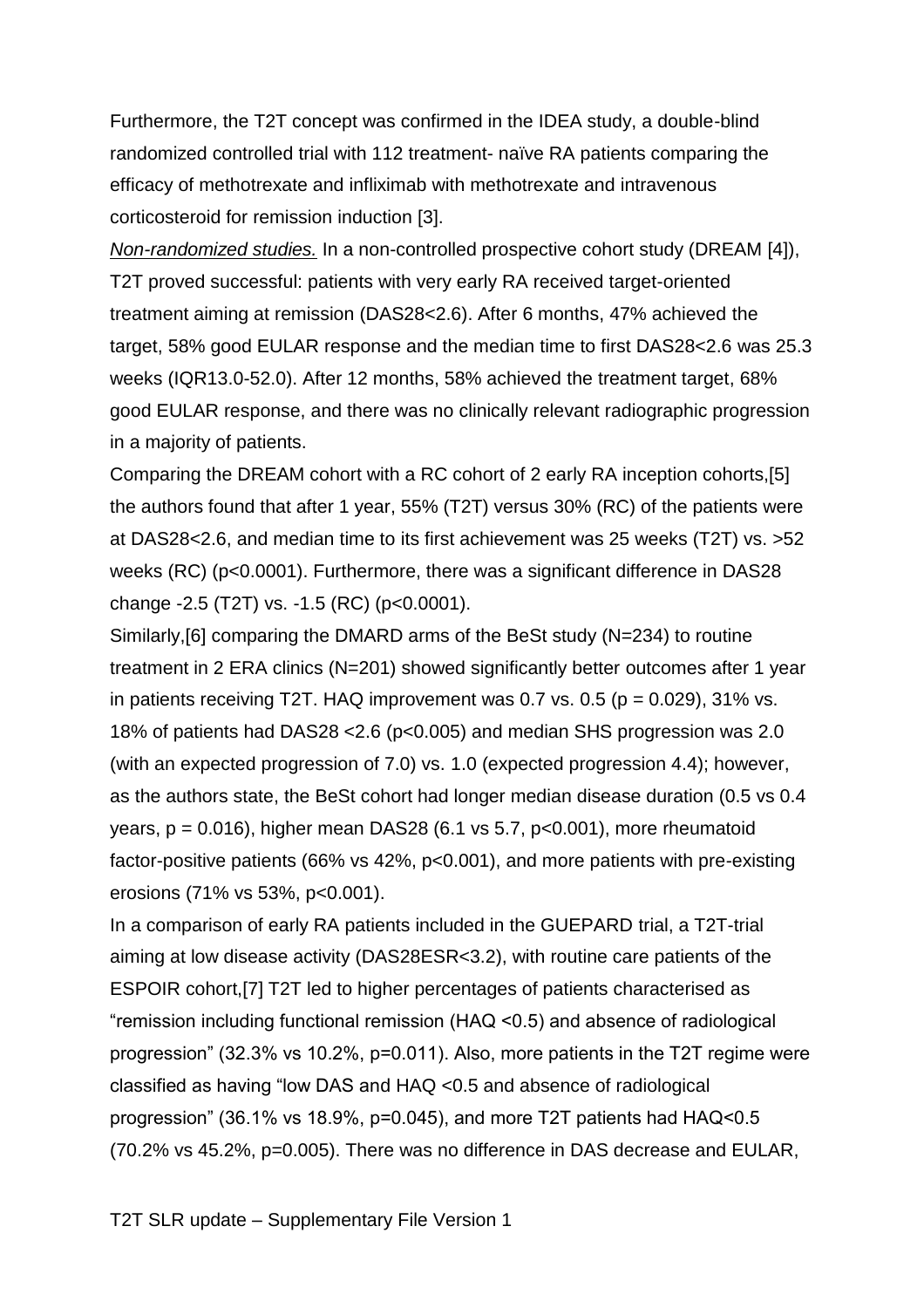ACR responses, and the mean SHS progression was similar in the two groups as was the percentage of patients without progression.

# **Supplement Table S5**

### **Additional references presented to the task force**

| <b>Presented to the</b><br>task force in the<br>year | <b>Author</b>                   | <b>Domain</b>              |
|------------------------------------------------------|---------------------------------|----------------------------|
| 2012                                                 | Moreland et al, 2012 [8]        | Supportive Evidence        |
| 2012                                                 | Vermeer et al, 2011 [4]         | <b>Supportive Evidence</b> |
| 2012                                                 | Emery et al, 2011 [9]           | Supportive Evidence        |
| 2012                                                 | Gullick et al, 2012 [10]        | <b>Supportive Evidence</b> |
| 2012                                                 | Smolen et al, 2009 [11]         | <b>Supportive Evidence</b> |
| 2012                                                 | Aletaha et al 2009 [12]         | Supportive Evidence        |
| 2012                                                 | Ma et al, 2010 [13]             | Supportive Evidence        |
| 2012                                                 | Brown et al, 2008 [14]          | <b>Supportive Evidence</b> |
| 2012                                                 | Van der Heijde et al, 2005 [15] | <b>Supportive Evidence</b> |
| 2012                                                 | Aletaha et al, 2011 [16]        | <b>Supportive Evidence</b> |
| 2012                                                 | Dougados et al, 2013 [17]       | <b>Supportive Evidence</b> |
| 2012                                                 | Hama et al, 2012 [18]           | <b>Supportive Evidence</b> |
| 2012                                                 | Fukae et al, 2011 [19]          | Supportive Evidence        |
| 2012                                                 | Fukae et al, 2010 [20]          | <b>Supportive Evidence</b> |
| 2012                                                 | Naredo et al, 2008 [21]         | Supportive Evidence        |
| 2012                                                 | Pascual-Ramos et al, 2009 [22]  | <b>Supportive Evidence</b> |
| 2012                                                 | Foltz et al, 2012 [23]          | Supportive Evidence        |
| 2012                                                 | Bugatti et al, 2012 [24]        | <b>Supportive Evidence</b> |
| 2012                                                 | Suter et al, 2011 [25]          | <b>Supportive Evidence</b> |
| 2012                                                 | Gandjbakhch et al, 2011 [26]    | Supportive Evidence        |
| 2012                                                 | Boyesen et al, 2011 [27]        | Supportive Evidence        |
| 2012                                                 | Dohn et al, 2011 [28]           | <b>Supportive Evidence</b> |
| 2012                                                 | Haavardsholm et al, 2008 [29]   | <b>Supportive Evidence</b> |
| 2012                                                 | Provan et al, 2011 [30]         | Supportive Evidence        |
| 2012                                                 | Solomon et al, 2010 [31]        | <b>Supportive Evidence</b> |
| 2012                                                 | Scire et al, 2013 [32]          | <b>Supportive Evidence</b> |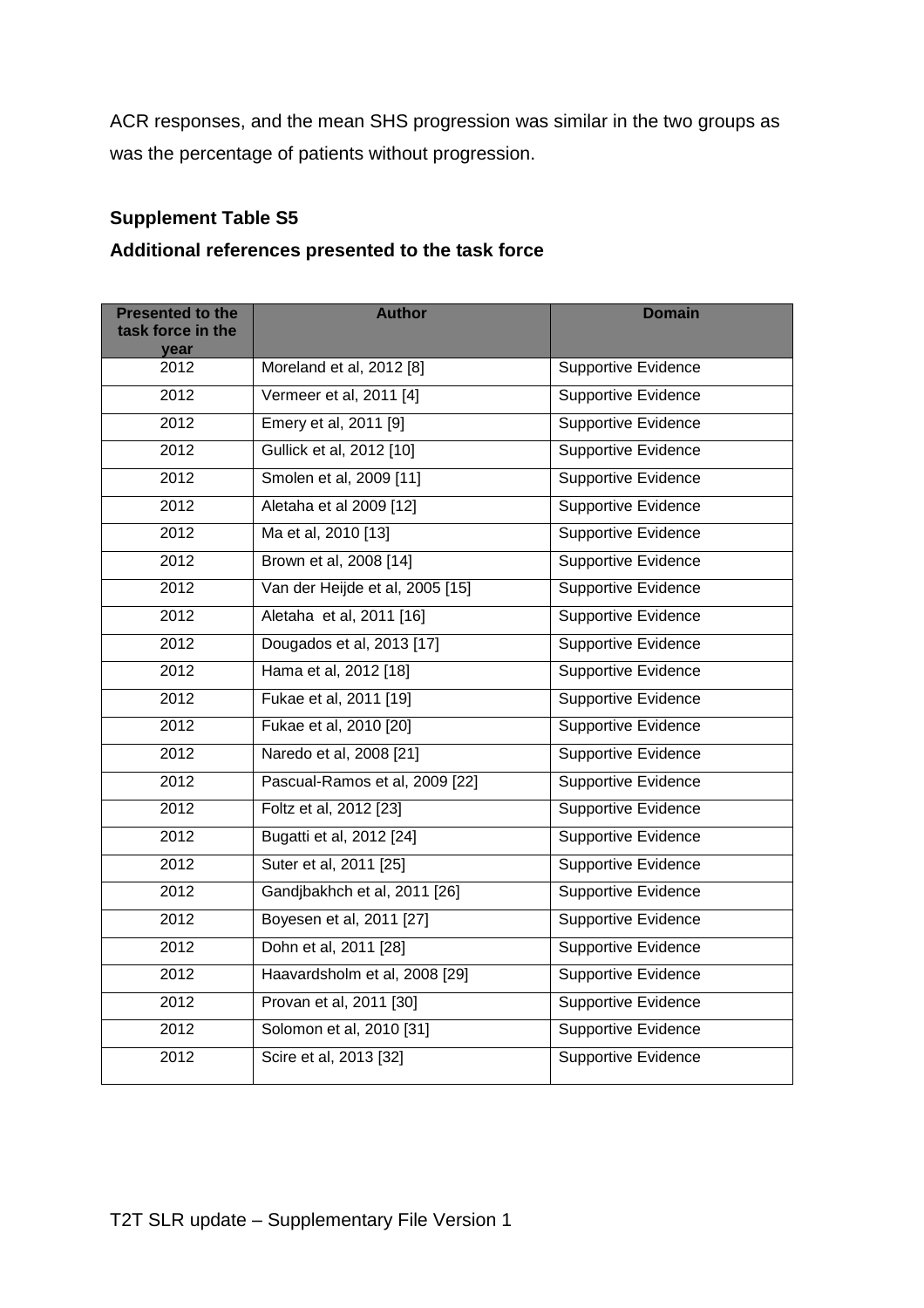| <b>Presented to the</b><br>task force in the<br>vear | <b>Author</b>                  | <b>Domain</b>                            |
|------------------------------------------------------|--------------------------------|------------------------------------------|
| 2014                                                 | Dirven et al, 2012 [33]        | Follow Up of previously found<br>studies |
| 2014                                                 | Van den Broek et al, 2013 [34] | Follow Up of previously found<br>studies |
| 2014                                                 | Radner et al, 2012 [35]        | <b>Patient Self Assessment</b>           |
| 2014                                                 | Cheung et al, 2013 [36]        | <b>Patient Self Assessment</b>           |
| 2014                                                 | Dougados et al, 2013 [37]      | <b>Patient Self Assessment</b>           |
| 2014                                                 | Van der Goes et al, 2013 [38]  | Comorbidities                            |
| 2014                                                 | Dirven et al, 2012 [39]        | Comorbidities                            |
| 2014                                                 | Krishnan et al, 2012 [40]      | Comorbidities                            |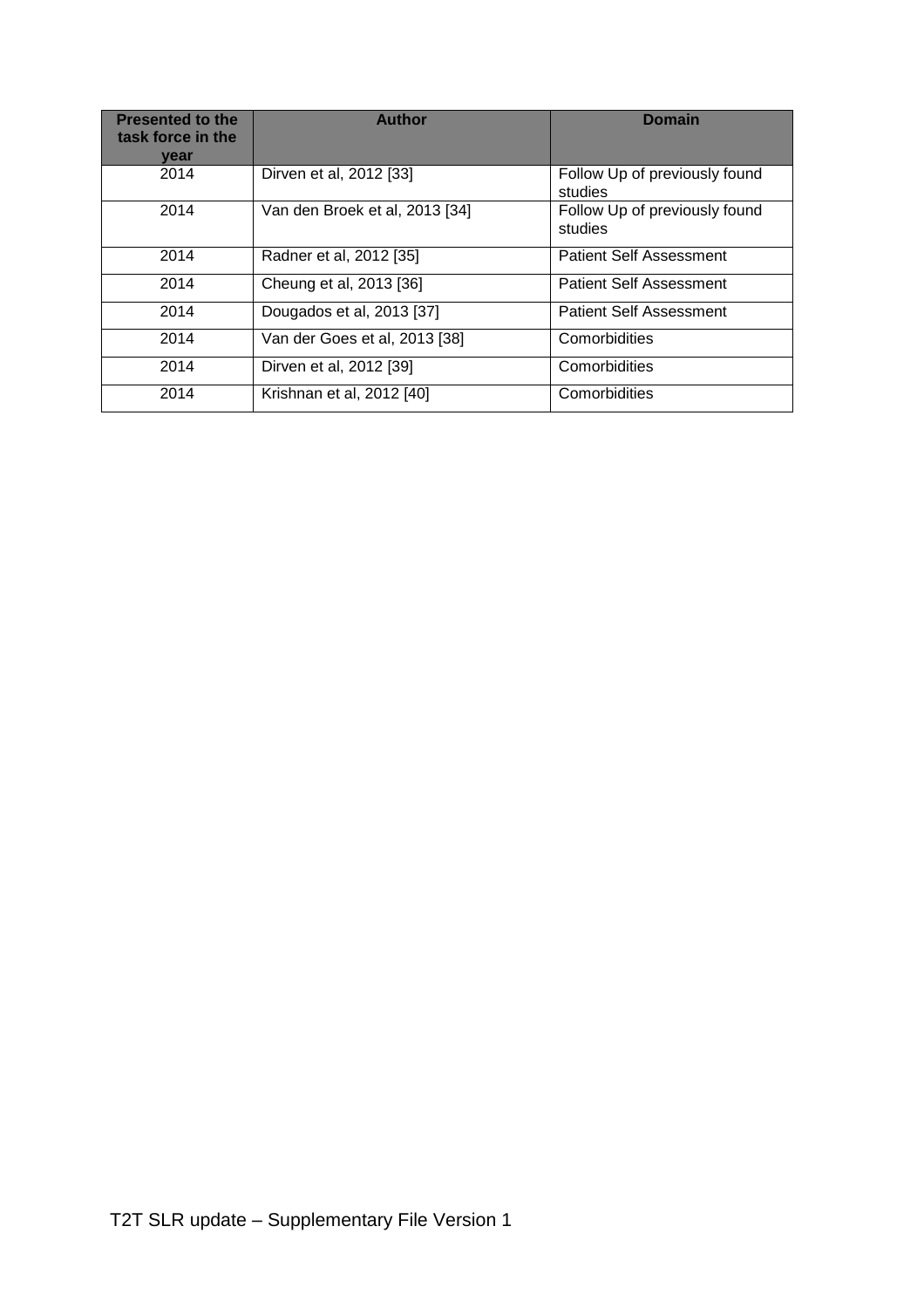### **References Supplementary File**

1. van Eijk IC, Nielen MM, van der Horst-Bruinsma I, Tijhuis GJ, Boers M, Dijkmans BA, et al. Aggressive therapy in patients with early arthritis results in similar outcome compared with conventional care: the STREAM randomized trial. Rheumatology. 2012 Apr; 51(4):686-694.

2. Urata Y, Uesato R, Tanaka D, Nakamura Y, Motomura S. Treating to target matrix metalloproteinase 3 normalisation together with disease activity score below 2.6 yields better effects than each alone in rheumatoid arthritis patients: T-4 Study. Annals of the rheumatic diseases. 2012 Apr; 71(4):534-540.

3. Nam JL, Villeneuve E, Hensor EM, Conaghan PG, Keen HI, Buch MH, et al. Remission induction comparing infliximab and high-dose intravenous steroid, followed by treat-to-target: a double-blind, randomised, controlled trial in new-onset, treatmentnaive, rheumatoid arthritis (the IDEA study). Annals of the rheumatic diseases. 2014 Jan; 73(1):75-85.

4. Vermeer M, Kuper HH, Hoekstra M, Haagsma CJ, Posthumus MD, Brus HL, et al. Implementation of a treat-to-target strategy in very early rheumatoid arthritis: results of the Dutch Rheumatoid Arthritis Monitoring remission induction cohort study. Arthritis and rheumatism. 2011 Oct; 63(10):2865-2872.

5. Schipper LG, Vermeer M, Kuper HH, Hoekstra MO, Haagsma CJ, Den Broeder AA, et al. A tight control treatment strategy aiming for remission in early rheumatoid arthritis is more effective than usual care treatment in daily clinical practice: a study of two cohorts in the Dutch Rheumatoid Arthritis Monitoring registry. Annals of the rheumatic diseases. 2012 Jun; 71(6):845-850.

6. Goekoop-Ruiterman YP, de Vries-Bouwstra JK, Kerstens PJ, Nielen MM, Vos K, van Schaardenburg D, et al. DAS-driven therapy versus routine care in patients with recentonset active rheumatoid arthritis. Annals of the rheumatic diseases. 2010 Jan; 69(1):65- 69.

7. Soubrier M, Lukas C, Sibilia J, Fautrel B, Roux F, Gossec L, et al. Disease activity score-driven therapy versus routine care in patients with recent-onset active rheumatoid arthritis: data from the GUEPARD trial and ESPOIR cohort. Annals of the rheumatic diseases. 2011 Apr; 70(4):611-615.

8. Moreland LW, O'Dell JR, Paulus HE, Curtis JR, Bathon JM, St Clair EW, et al. A randomized comparative effectiveness study of oral triple therapy versus etanercept plus methotrexate in early aggressive rheumatoid arthritis: the treatment of Early Aggressive Rheumatoid Arthritis Trial. Arthritis and rheumatism. 2012 Sep; 64(9):2824- 2835.

9. Emery P, Mease PJ, Rubbert-Roth A, Curtis JR, Muller-Ladner U, Gaylis NB, et al. Retreatment with rituximab based on a treatment-to-target approach provides better disease control than treatment as needed in patients with rheumatoid arthritis: a retrospective pooled analysis. Rheumatology. 2011 Dec; 50(12):2223-2232.

10. Gullick NJ, Oakley SP, Zain A, Gibson T, Jones T, Mistlin A, et al. Goal-directed therapy for RA in routine practice is associated with improved function in patients with disease duration up to 15 years. Rheumatology. 2012 Apr; 51(4):759-761.

11. Smolen JS, Han C, van der Heijde DM, Emery P, Bathon JM, Keystone E, et al. Radiographic changes in rheumatoid arthritis patients attaining different disease activity states with methotrexate monotherapy and infliximab plus methotrexate: the impacts of remission and tumour necrosis factor blockade. Annals of the rheumatic diseases. 2009 Jun; 68(6):823-827.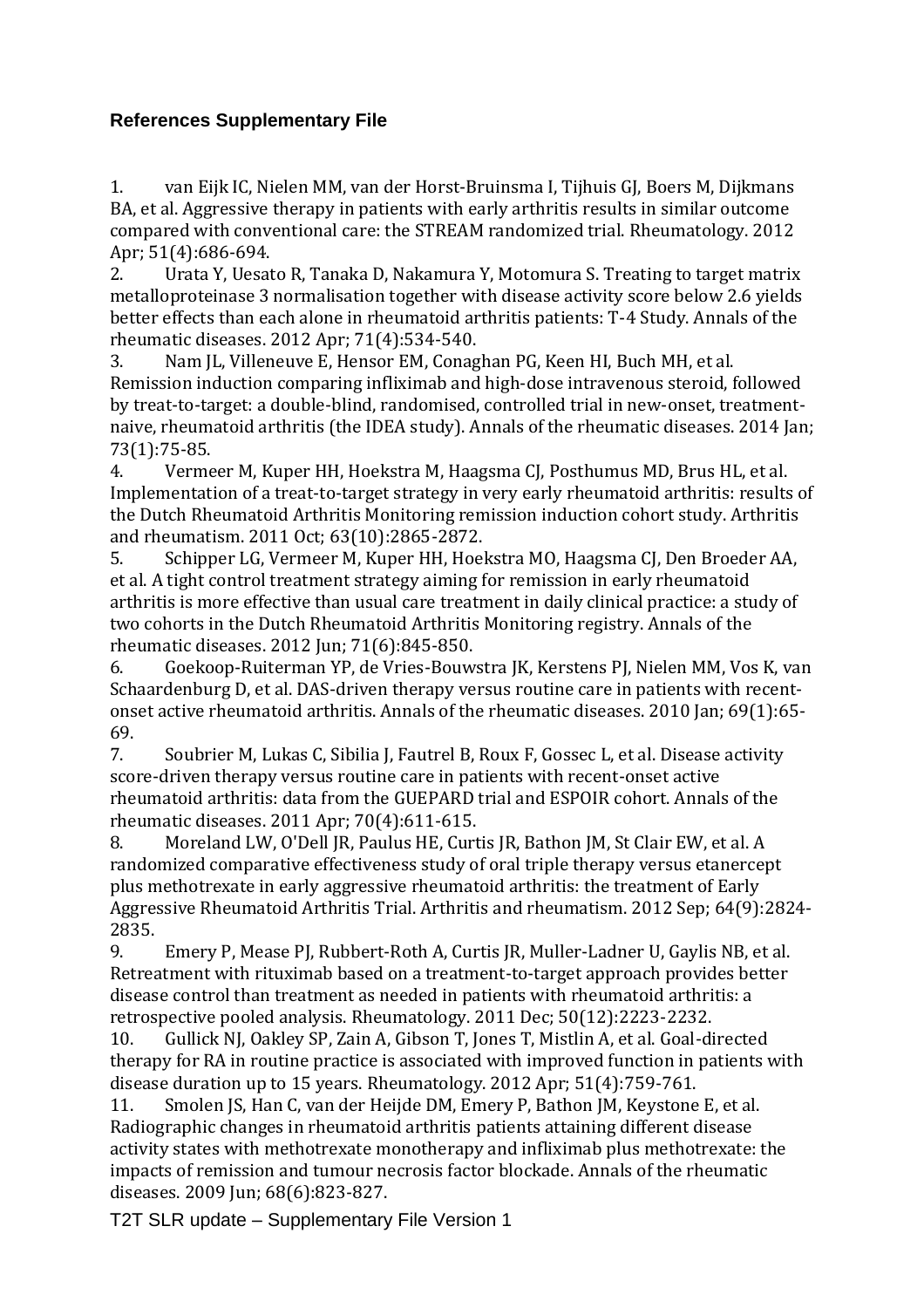12. Aletaha D, Funovits J, Breedveld FC, Sharp J, Segurado O, Smolen JS. Rheumatoid arthritis joint progression in sustained remission is determined by disease activity levels preceding the period of radiographic assessment. Arthritis and rheumatism. 2009 May; 60(5):1242-1249.

13. Ma MH, Scott IC, Kingsley GH, Scott DL. Remission in early rheumatoid arthritis. The Journal of rheumatology. 2010 Jul; 37(7):1444-1453.

14. Brown AK, Conaghan PG, Karim Z, Quinn MA, Ikeda K, Peterfy CG, et al. An explanation for the apparent dissociation between clinical remission and continued structural deterioration in rheumatoid arthritis. Arthritis and rheumatism. 2008 Oct; 58(10):2958-2967.

15. van der Heijde D, Klareskog L, Boers M, Landewe R, Codreanu C, Bolosiu HD, et al. Comparison of different definitions to classify remission and sustained remission: 1 year TEMPO results. Annals of the rheumatic diseases. 2005 Nov; 64(11):1582-1587.

16. Aletaha D, Smolen JS. Joint damage in rheumatoid arthritis progresses in remission according to the Disease Activity Score in 28 joints and is driven by residual swollen joints. Arthritis and rheumatism. 2011 Dec; 63(12):3702-3711.

17. Dougados M, Devauchelle-Pensec V, Ferlet JF, Jousse-Joulin S, D'Agostino MA, Backhaus M, et al. The ability of synovitis to predict structural damage in rheumatoid arthritis: a comparative study between clinical examination and ultrasound. Annals of the rheumatic diseases. 2013 May; 72(5):665-671.

18. Hama M, Uehara T, Takase K, Ihata A, Ueda A, Takeno M, et al. Power Doppler ultrasonography is useful for assessing disease activity and predicting joint destruction in rheumatoid arthritis patients receiving tocilizumab--preliminary data. Rheumatology international. 2012 May; 32(5):1327-1333.

19. Fukae J, Isobe M, Kitano A, Henmi M, Sakamoto F, Narita A, et al. Radiographic prognosis of finger joint damage predicted by early alteration in synovial vascularity in patients with rheumatoid arthritis: Potential utility of power doppler sonography in clinical practice. Arthritis care & research. 2011 Sep; 63(9):1247-1253.

20. Fukae J, Kon Y, Henmi M, Sakamoto F, Narita A, Shimizu M, et al. Change of synovial vascularity in a single finger joint assessed by power doppler sonography correlated with radiographic change in rheumatoid arthritis: comparative study of a novel quantitative score with a semiquantitative score. Arthritis care & research. 2010 May; 62(5):657-663.

21. Naredo E, Moller I, Cruz A, Carmona L, Garrido J. Power Doppler ultrasonographic monitoring of response to anti-tumor necrosis factor therapy in patients with rheumatoid arthritis. Arthritis and rheumatism. 2008 Aug; 58(8):2248-2256.

22. Pascual-Ramos V. Hypervascular synovitis and ACR Class. Criteria as predictors of radiographic damage in early RA. Ultrasound Quart. 2009; 25(1):31-38.

23. Foltz V, Gandjbakhch F, Etchepare F, Rosenberg C, Tanguy ML, Rozenberg S, et al. Power Doppler ultrasound, but not low-field magnetic resonance imaging, predicts relapse and radiographic disease progression in rheumatoid arthritis patients with low levels of disease activity. Arthritis and rheumatism. 2012 Jan; 64(1):67-76.

24. Bugatti S, Manzo A, Caporali R, Montecucco C. Assessment of synovitis to predict bone erosions in rheumatoid arthritis. Therapeutic advances in musculoskeletal disease. 2012 Aug; 4(4):235-244.

25. Suter LG, Fraenkel L, Braithwaite RS. Role of magnetic resonance imaging in the diagnosis and prognosis of rheumatoid arthritis. Arthritis care & research. 2011 May; 63(5):675-688.

26. Gandjbakhch F, Conaghan PG, Ejbjerg B, Haavardsholm EA, Foltz V, Brown AK, et al. Synovitis and osteitis are very frequent in rheumatoid arthritis clinical remission: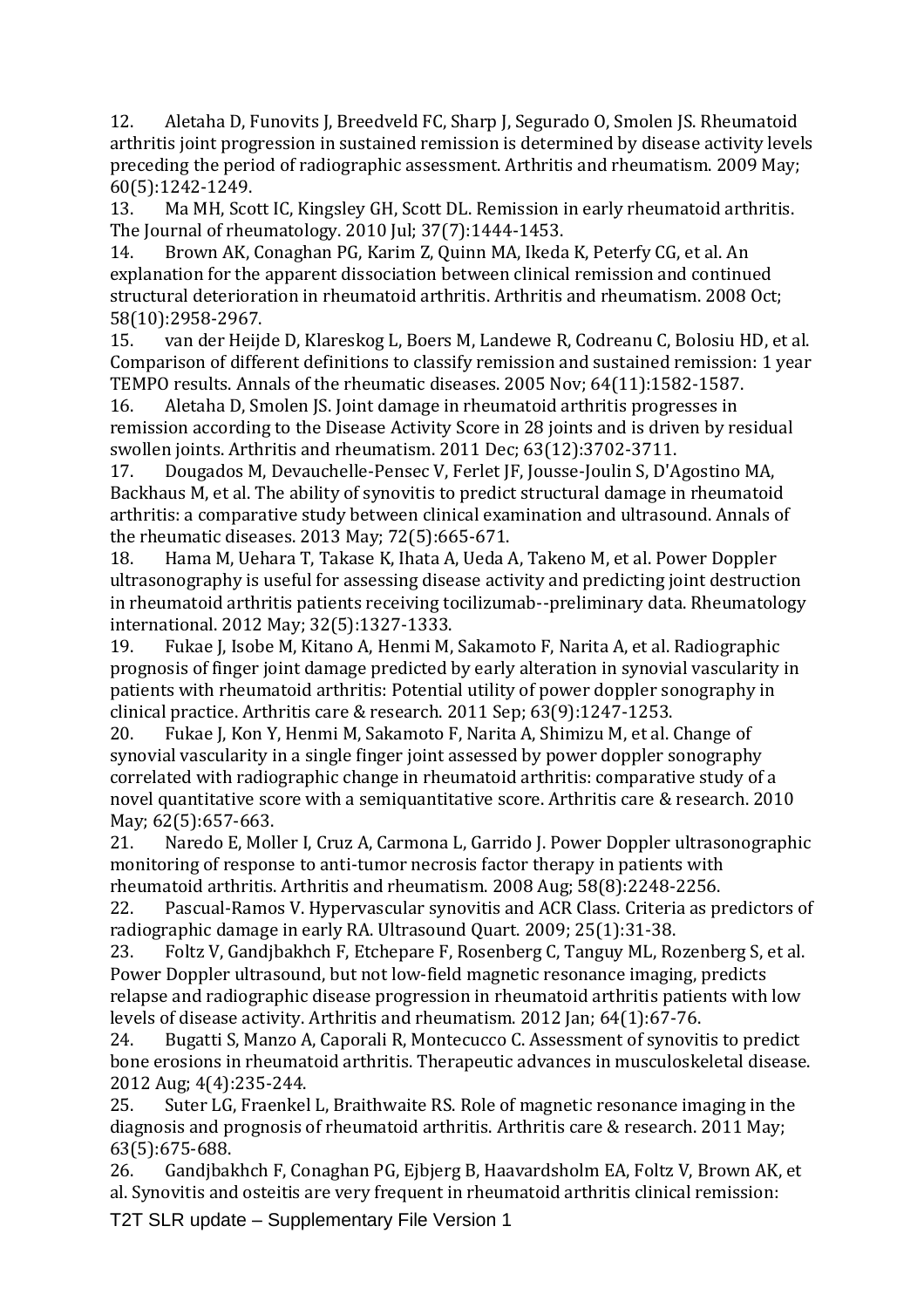results from an MRI study of 294 patients in clinical remission or low disease activity state. The Journal of rheumatology. 2011 Sep; 38(9):2039-2044.

27. Boyesen P, Haavardsholm EA, Ostergaard M, van der Heijde D, Sesseng S, Kvien TK. MRI in early rheumatoid arthritis: synovitis and bone marrow oedema are independent predictors of subsequent radiographic progression. Annals of the rheumatic diseases. 2011 Mar; 70(3):428-433.

28. Dohn UM, Ejbjerg B, Boonen A, Hetland ML, Hansen MS, Knudsen LS, et al. No overall progression and occasional repair of erosions despite persistent inflammation in adalimumab-treated rheumatoid arthritis patients: results from a longitudinal comparative MRI, ultrasonography, CT and radiography study. Annals of the rheumatic diseases. 2011 Feb; 70(2):252-258.

29. Haavardsholm EA, Boyesen P, Ostergaard M, Schildvold A, Kvien TK. Magnetic resonance imaging findings in 84 patients with early rheumatoid arthritis: bone marrow oedema predicts erosive progression. Annals of the rheumatic diseases. 2008 Jun; 67(6):794-800.

30. Provan SA, Semb AG, Hisdal J, Stranden E, Agewall S, Dagfinrud H, et al. Remission is the goal for cardiovascular risk management in patients with rheumatoid arthritis: a cross-sectional comparative study. Annals of the rheumatic diseases. 2011 May; 70(5):812-817.

31. Solomon DH, Kremer J, Curtis JR, Hochberg MC, Reed G, Tsao P, et al. Explaining the cardiovascular risk associated with rheumatoid arthritis: traditional risk factors versus markers of rheumatoid arthritis severity. Annals of the rheumatic diseases. 2010 Nov; 69(11):1920-1925.

32. Scire CAL, M.; Symmons, D.P.; Verstappen, S.M. . Early and sustained remission is associated with improved survival in patients with inflammatory polyarthritis: Results from the norfolk arthritis register. Annals of the rheumatic diseases. 2013; 71:95-96.

33. Dirven L, van den Broek M, Kroon HM, Grillet BA, Han KH, Kerstens PJ, et al. Large-joint damage in patients with early rheumatoid arthritis and its association with treatment strategy and damage of the small joints. Rheumatology. 2012 Dec; 51(12):2262-2268.

34. van den Broek M, Dirven L, Kroon HM, Kloppenburg M, Ronday HK, Peeters AJ, et al. Early local swelling and tenderness are associated with large-joint damage after 8 years of treatment to target in patients with recent-onset rheumatoid arthritis. The Journal of rheumatology. 2013 May; 40(5):624-629.

35. Radner H, Grisar J, Smolen JS, Stamm T, Aletaha D. Value of self-performed joint counts in rheumatoid arthritis patients near remission. Arthritis research & therapy. 2012; 14(2):R61.

36. Cheung PP, Gossec L, Ruyssen-Witrand A, Le Bourlout C, Mezieres M, Dougados M. The relationship of patient-reported joints with active synovitis detected by power Doppler ultrasonography in rheumatoid arthritis. Clinical and experimental rheumatology. 2013 Jul-Aug; 31(4):490-497.

37. Dougados M, Nataf H, Steinberg G, Rouanet S, Falissard B. Relative importance of doctor-reported outcomes vs patient-reported outcomes in DMARD intensification for rheumatoid arthritis: the DUO study. Rheumatology. 2013 Feb; 52(2):391-399.

38. van der Goes MC, Jacobs JW, Jurgens MS, Bakker MF, van der Veen MJ, van der Werf JH, et al. Are changes in bone mineral density different between groups of early rheumatoid arthritis patients treated according to a tight control strategy with or without prednisone if osteoporosis prophylaxis is applied? Osteoporosis international : a journal established as result of cooperation between the European Foundation for